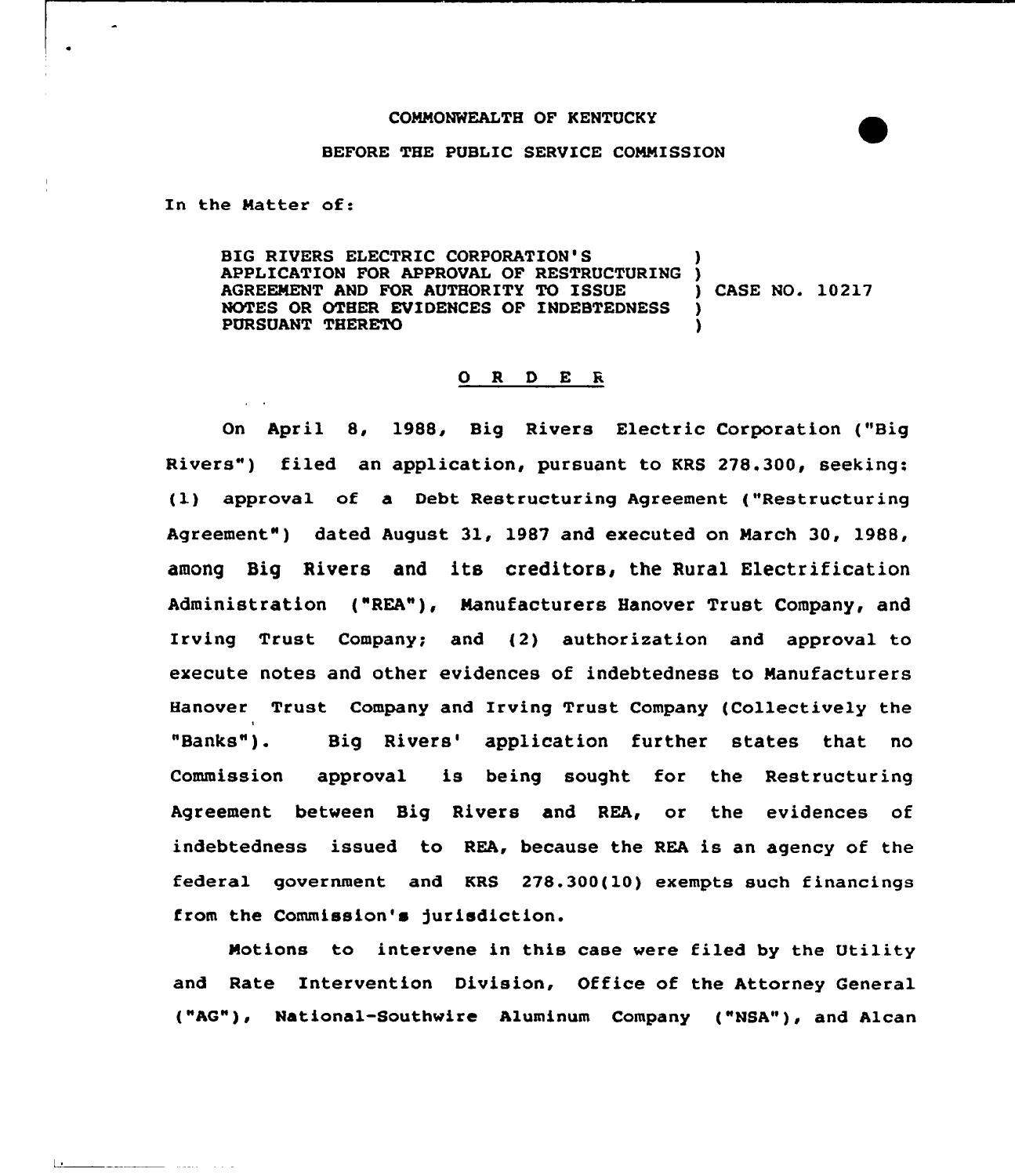Aluminum corporation ("Alcan"}. All these motions vere granted. Hearings were held in the Commission's offices in Frankfort, Kentucky, on June 1-3 and 6-7, 1988. Briefs vere fi1ed and the information requested during the hearings has been submitted.

# Pending Petition and Notions

On Nay 26, 1988, NSA filed a Petition for Rehearing of the Commission's Nay 13, 1988 Order addressing jurisdictional issues. That Order denied NSA's request for a preliminary hearing on the issue of vhether the Commission had jurisdiction, pursuant to KRS 278.300, over the entire Restructuring Agreement and all evidences of indebtedness to be issued including those to the REA. In ruling on the jurisdictional issue vithout a hearing, the Commission considered the vritten memoranda and concluded that KRS 278.300(10) exempted from the Commission's jurisdiction the Restructuring Agreement and the issuance of evidences of indebtedness insofar as they relate to the REA. The Commission's lack of jurisdiction, pursuant to KRS 278.300(10), over the REA financings vas previously dec1ared in Case No. 7990, Application of Big Rivers Electric Corporation, Order dated March 27, 1984. This jurisdictional declaration is in accord with the decision in West Kentucky RECC v. Energy Regulatory Com'm., No. 80-CI-1747 (Franklin Circuit Court 1982) (Unpublished).

NSA seeks rehearing on the grounds that the Commission's Order erred in finding that KRS 278.300(10) did not exempt Big Rivers' prior financings through the Louisville Bank for Cooperatives. NSA argues that such financings are exempt because the Louisville Bank for Cooperatives is a federally chartered

 $-2-$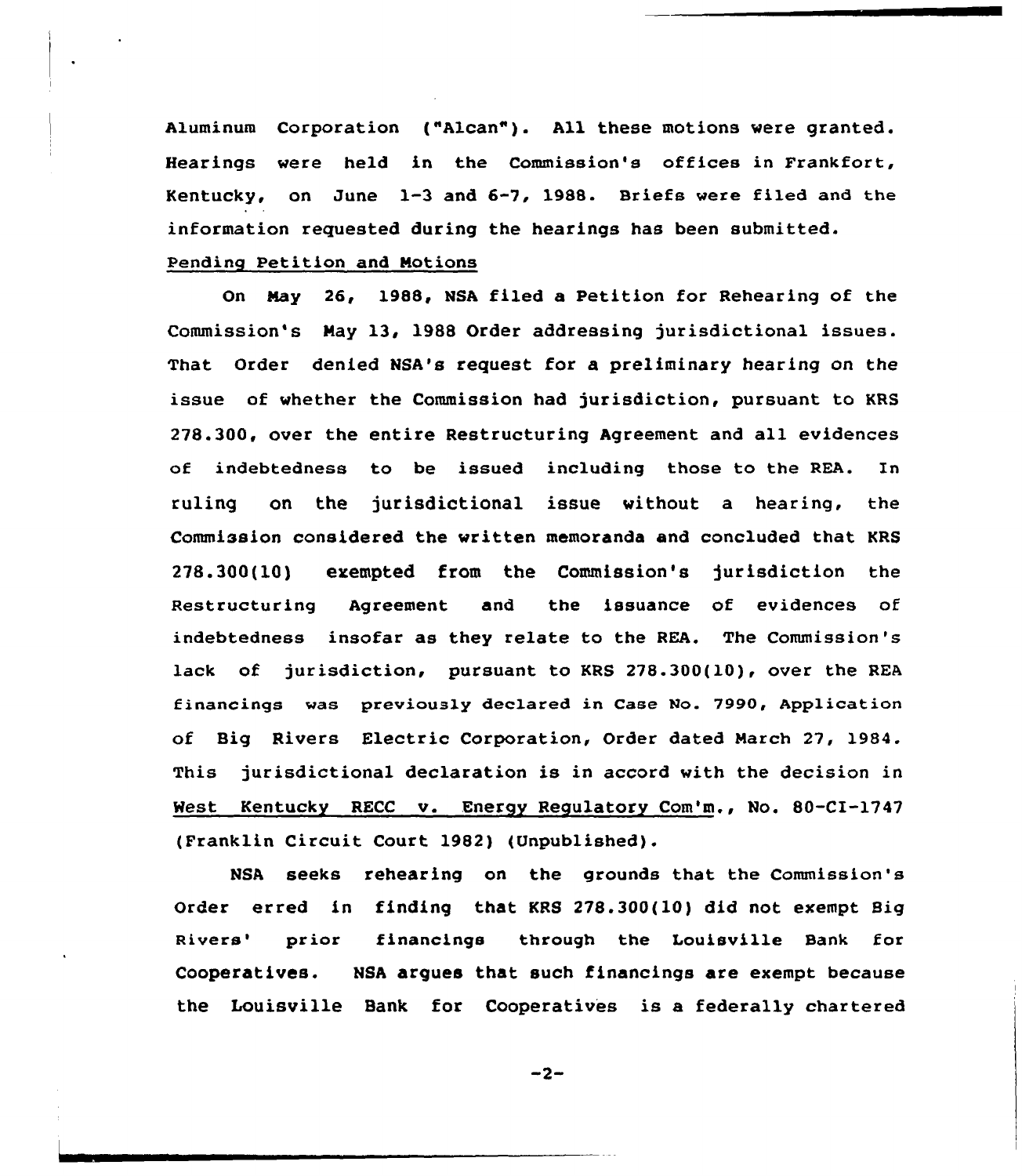institution and is subject to supervision by the Farm Credit Administration. The Commission rejects ISA's argument as unpersuasive and declines to extend the jurisdictional exemption to include federally chartered banks. These institutions do not fall within the statutory exemption granted to "the federal government or any agency thereof." KRS 278.300(10).

NSA further argues on rehearing that the exemption set forth in KRs 278.300{10) is not dependent upon the identity of the lender and that no evidence of record demonstrates that the REA actually supervised or controlled the financing contemplated by the Restructuring Agreement. The statute is clear and unambiguous. The exemption applies in any instance where the financings are subject to the supervision or control of the federal government or a federal agency. The Restructuring Agreement has been executed by the "United States of America, acting through the Administrator of the Rural Electrification Administration."<sup>1</sup> Under the decision in West-Kentucky RECC, exemption granted in the KRS 278.300(10) applies to the REA portion of the Restructuring Agreement and the issuances of indebtedness to the REA.

On June 6, 1988, NSA filed a Notion for Involuntary Dismissal on the grounds that Big Rivers has failed to demonstrate any right to receive authorization under KRS 278.300(3) for the financing transactions discussed in Big Rivers' application. Based on the

 $\mathbf{1}$ Big Rivers Application, Exhibit A, Restructuring Agreement at page 46.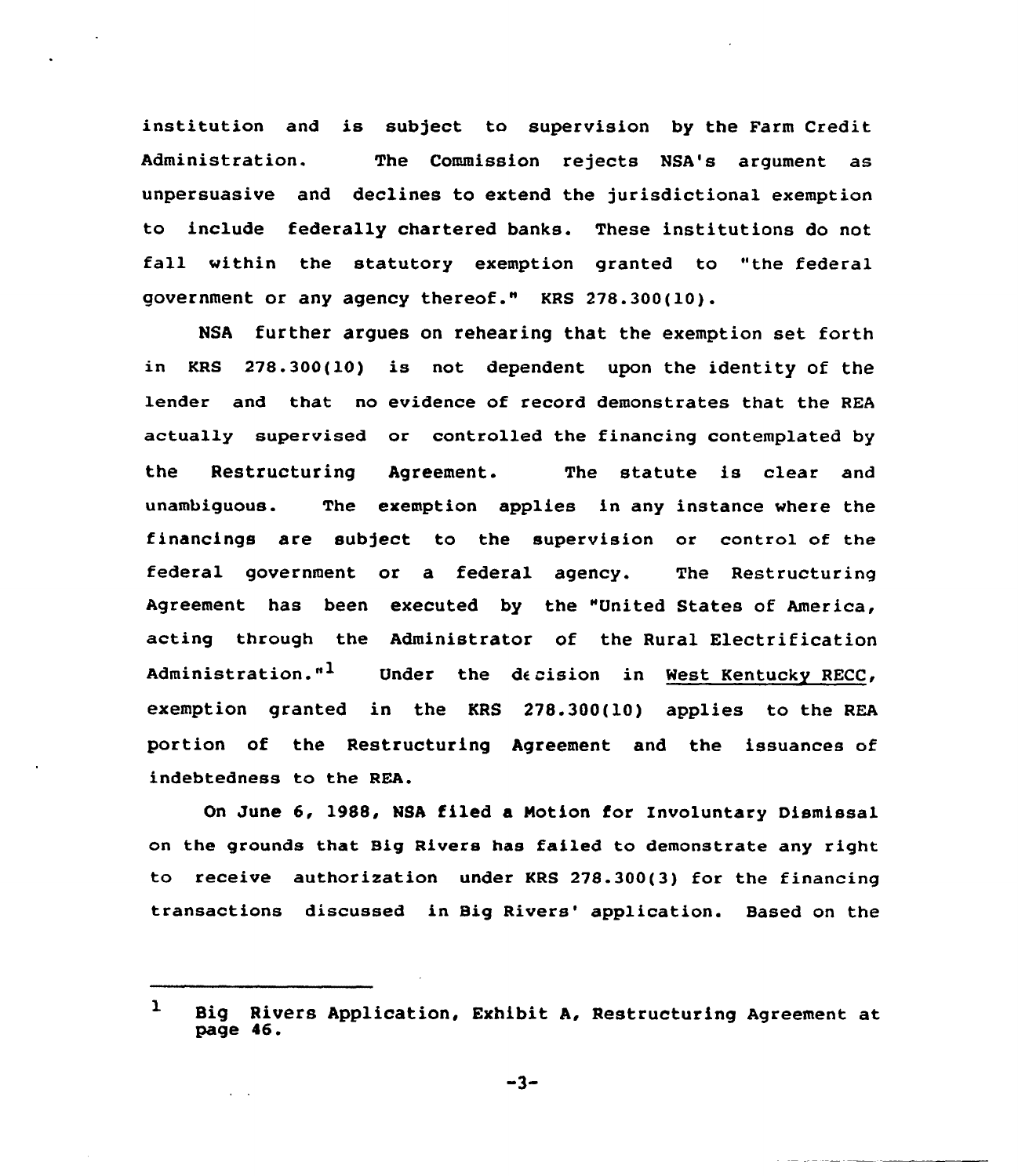Commission's findings herein on the merits of Big application, NSA's motion is denied.

On Nay 23, 1988, NSA filed a motion requesting the Commission to take administrative notice of numerous Orders issued by the Commission in previous Big Rivers' cases. No objections having been filed, the Commission will grant the motion. On June 6, 1988, NSA filed three motions each seeking leave to file material and documents. The first one relates to representations by Big Rivers concerning the Government Minimum Debt Service Schedule, the second relates to the Burdick Amendment, and the third relates to Big Rivers' representations concerning off-system sales. On June 28, 1988, Big Rivers filed its response to NSA's motions. Big Rivers has no objection to the filing of material related to the Government Minimum Debt Service Schedule, but it does object on the grounds of relevancy to both the Burdick Amendment documents and the representations concerning off-system sales. The Commission finds that Big Rivers' objections are well taken. However, the proffered material will be accepted for filing, but its use will be limited to the extent that it is relevant to the issue of whether the Restructuring Agreement comports with the Revised Workout Plan approved by the Commission in Case No. 9885, An Investigation of Hig Rivers Electric Corporation's Rates for Wholesale Electric Service.

### Discussion

The Commission's responsibility in this proceeding is to determine whether the Restructuring Agreement and the evidences of indebtedness to be issued to the Banks are:

 $-4-$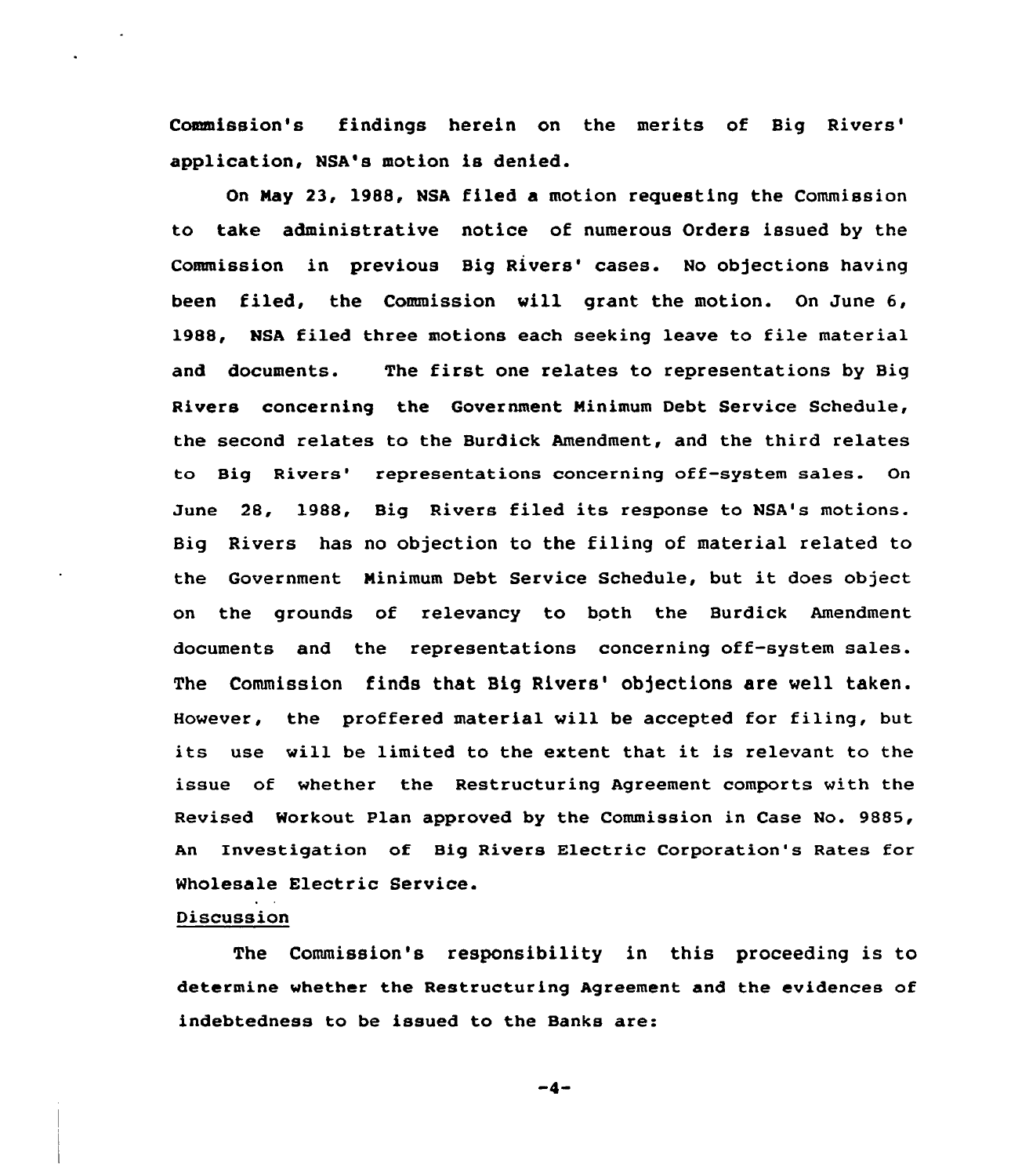For some lawful object within the corporate purposes of the utility, [are] necessary or appropriate for or consistent with the proper performance by the utility of its service to the public and will not impair its ability to perform that service, and [are] reasonably necessary and appropriate for such purposes.

KBS 278.300(3). It is clear that the Commission does not have jurisdiction under KRS 278.300 to grant, deny, or modify either the portion of the Restructuring Agreement between Big Rivers and REA or the evidences of indebtedness to be issued to the REA. Nevertheless, the Commission previously asserted jurisdiction pursuant to KRS 278.190 over the Restructuring Agreement to the extent that it impacted rates in Case Nos. 9885 and 9613.<sup>2</sup>

In Case No. 9613, the Commission denied Big Rivers' request for a rate increase upon the finding that the debt restructuring agreement incorporated rates that would not be fair, just, and reasonable for Big Rivers' customers. In Case No. 9885, Big Rivers submitted a Revised Workout Plan that, as approved by the Commission, will allow Big Rivers to restructure its debts without resulting in customer rates that are unfair, unjust, or unreasonable. As the Commission stated in its Nay 13, 1988 Order in this case, this proceeding is to review Big Rivers' financings with the Banks. This is not a rate case and this is not a proper forum to relitigate the Variable Aluminum Smelter Rate or other issues adjudicated in Case No. 9885.

-5-

 $\overline{2}$ See Order dated August 10, 1988, Case No. 9885 and Order dated<br>March 17, 1988, Case No. 9613, Big Rivers Electric Case No. 9613, Big Rivers Electric Corporation's Notice of Intent to File a Notice of Adjustments to Its Rates.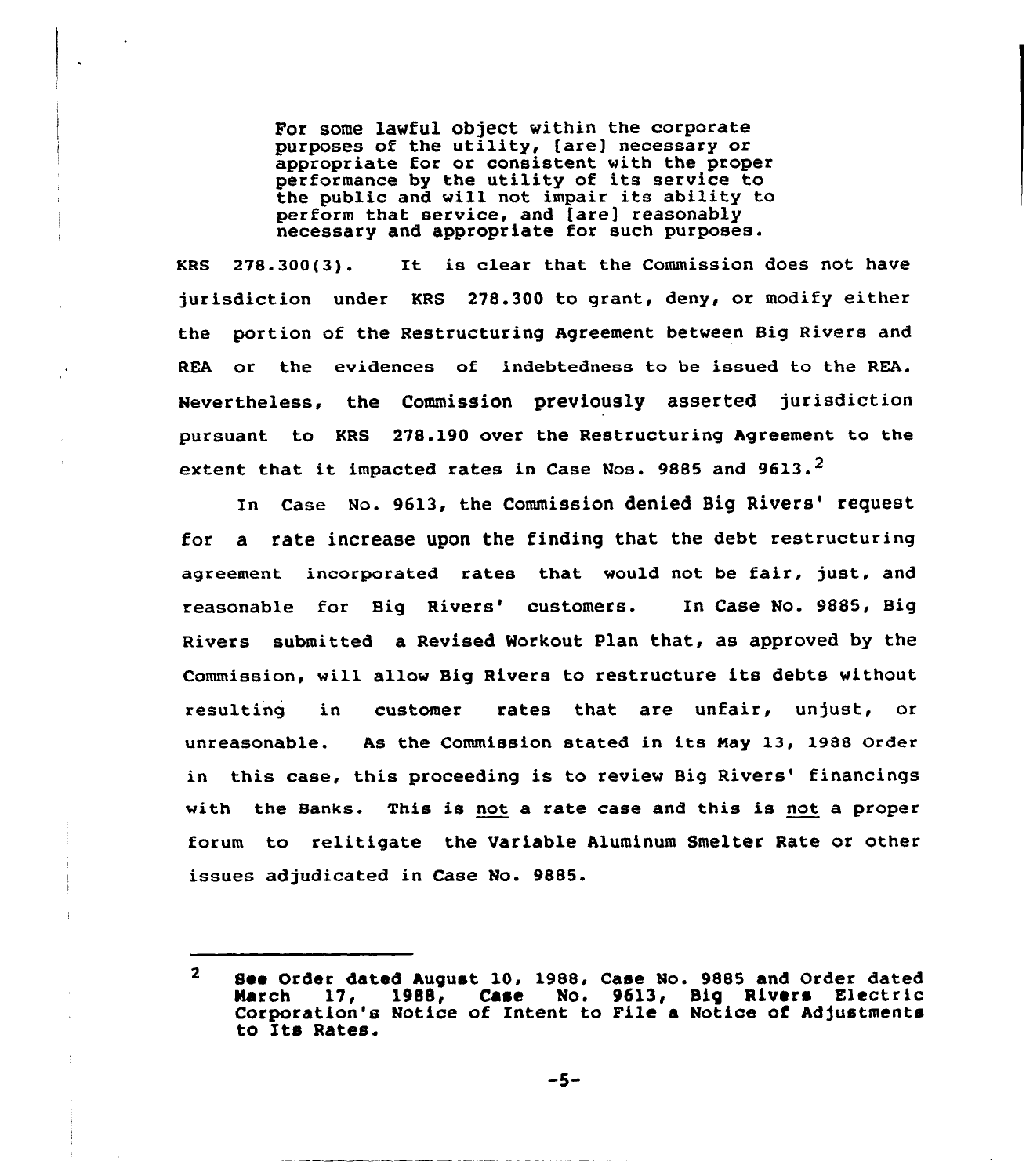The Restructuring Agreement before the Commission is the final document executed to implement the Revised Workout Plan approved by the Commission in Case No. 9885. Therefore, the commission must of necessity review the totality of that agreement to insure that it substantially complies with the Revised Workout Plan as approved. To determine if the Restructuring Agreement conforms to the Revised workout Plan, the two agreements must be reviewed not to merely note the existence of differences, but to determine the overall impact of any such differences. If the Restructuring Agreement is as beneficial to Big Rivers' ratepayers as the Revised Workout Plan approved in Case No. 9885, the two agreements are in substantial conformity.

## Comparison of Agreements

والمنابذ المناسبة

The Commission has carefully reviewed all the evidence of record and makes the following findings of fact. The Restructuring Agreement contains the same Government Minimum Debt Service Schedule attached to the Revised Workout Plan. The schedule is reflected in Section  $7.01(f)$  of the Restructuring Agreement and provides for a total repayment of debt by the year 2018. ln addition, under both agreements, debt service payments in excess of the Government Minimum Debt Service Schedule are required based on Big Rivers' positive cash flow. All such excess payments will be applied to Big Rivers' debt and will also be credited against payment deficiencies in future years under the 5-year rolling interval default test.

 $-6-$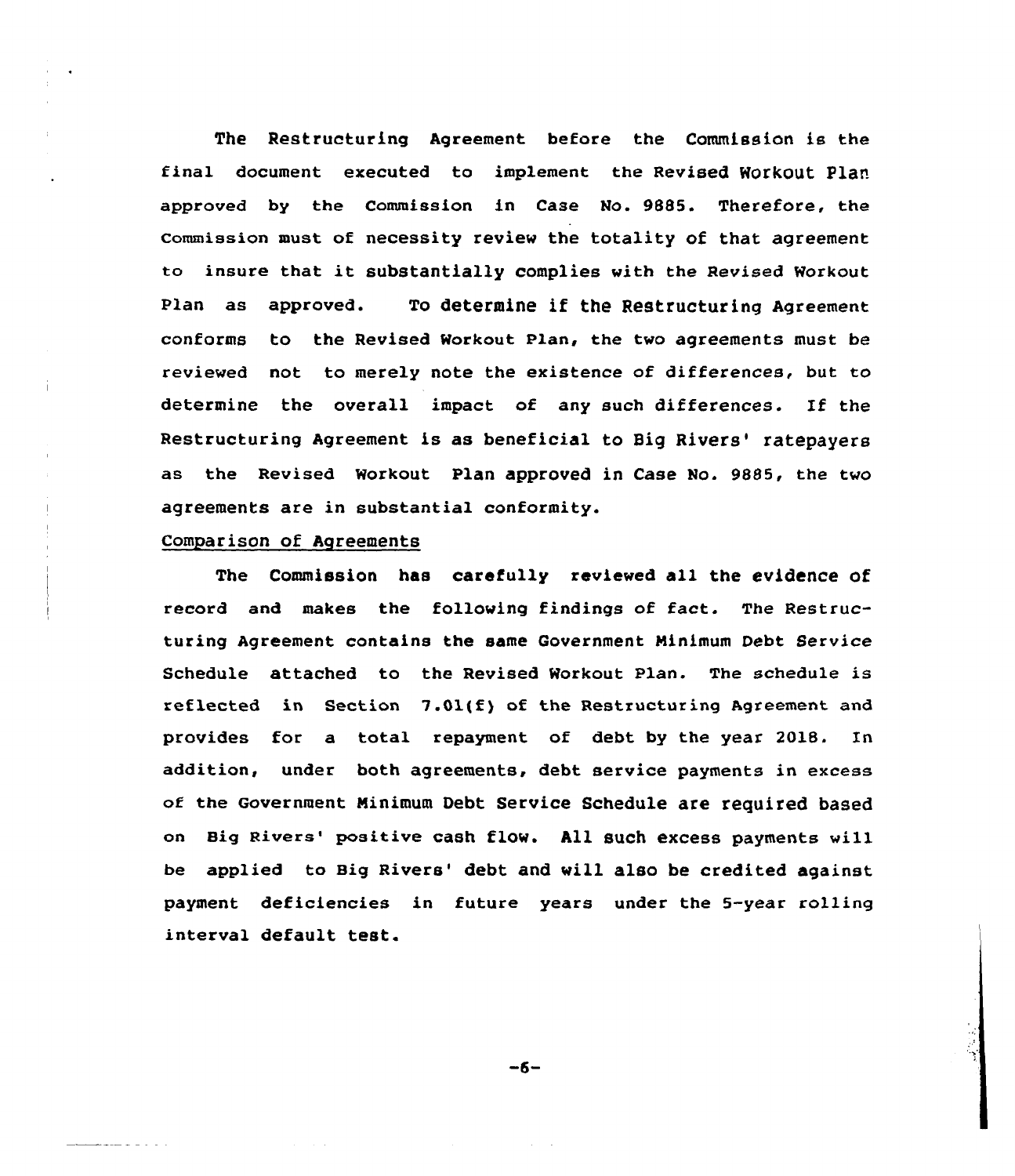The projected revenue and projected off-system sales included in the Restructuring Agreement are the same as in the Revised Workout Plan as approved in Case No. 9885. Regarding off-system sales, Big Rivers' creditors still bear the risk of any revenue shortfall due to insufficient revenue from sales above projected levels. Under the 5-year rolling interval default test, Big Rivers and the creditors share the risk of achieving the projected sales levels. Both agreements require Sig Rivers to file the same three-step rate increase. Consequently, the Restructuring Agreement does not require the ratepayers to pay any additional rates not contemplated by the Revised Workout Plan as modified by the Commission in Case No. 9885.

Big Rivers was successful in extracting from its creditors certain concessions that had not been included in the Revised Workout Plan. The separate categories of debt owed by Big Rivers to the government have been converted into one total Government Debt note under the Restructuring Agreement. This greatly simplifies the structure of Big Rivers' debt. The creditors also agreed to set the interest rate on this note at a level that assumed Big Rivers would be paying off the highest-cost debt first. Through this process of converting to a Total Government Debt Note, and as a result of the Burdick Amendment refinancing, Sig Rivers was able to gain a favorable reduction in the composite rate of interest from 8.91 percent to 8.36 percent.<sup>3</sup> Big Rivers' have consented to a method of discounting the payment

 $3<sup>1</sup>$ 

Schmits Direct Testimony, page 4.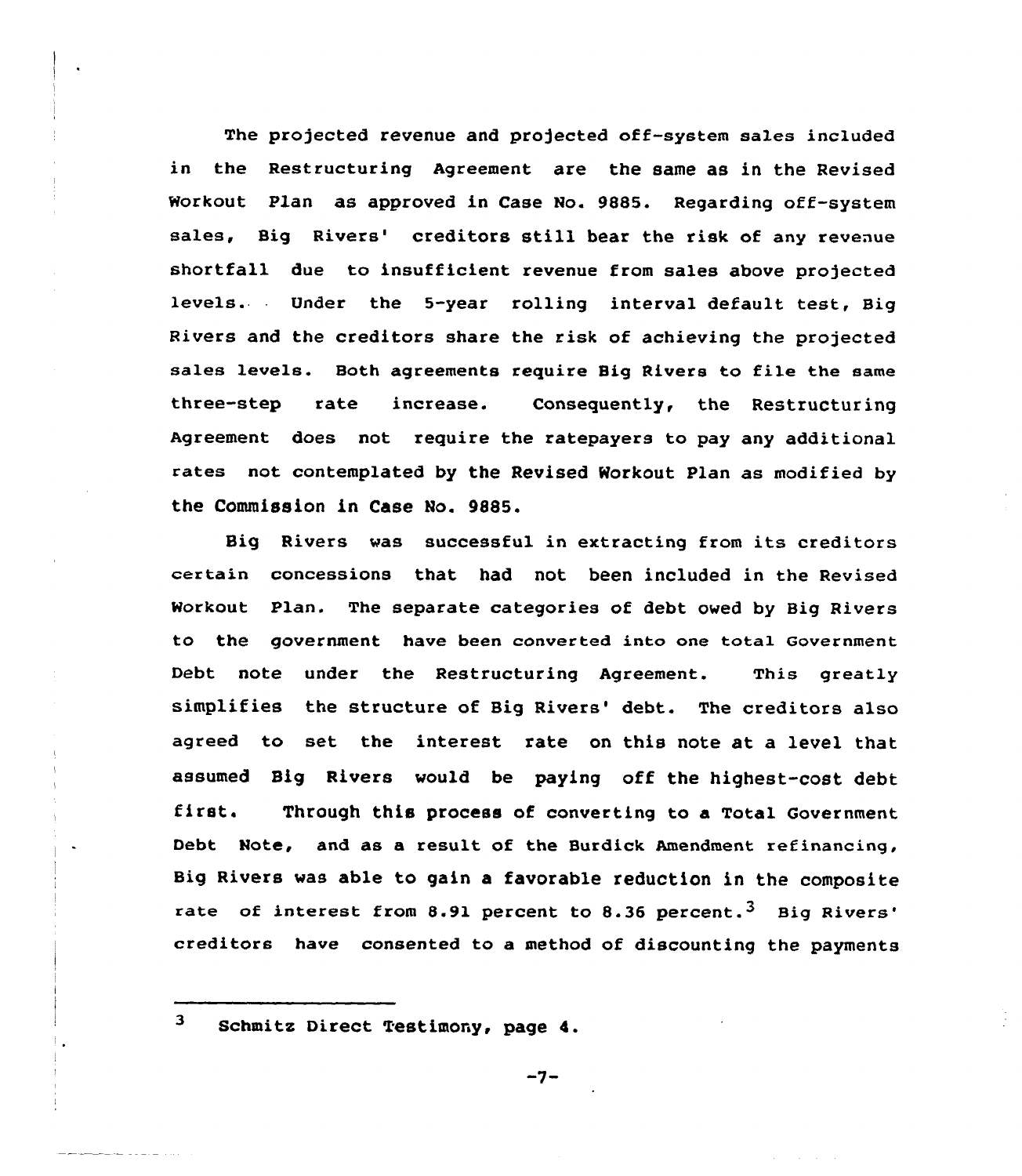in excess of the Government Minimum Debt Service Schedule that are applied to the Total Government Debt note. This discounting will reduce the effective interest rate on the Total Government Debt note to 7.66 percent based on Big Rivers' financial projections.<sup>4</sup>

The Commission had expressed concern in Case No. 9885 regarding Big Rivers' ability to meet the minimum debt service payments in certain future years. The Revised Workout Plan had included a 5-year rolling period to test Big Rivers' compliance. The Restructuring Agreement has been beneficially changed to allow Big Rivers, under certain circumstances, to defer its December monthly payment to January. This effectively increases the 5-year rolling period for measuring Big Rivers'ompliance. Furthermore, the application of the 5-year rolling interval default test has been clarified in the Restructuring Agreement. For any year that Big Rivers does not meet the Government minimum Debt service Schedule, but it meets the 5-year rolling interval default test as a result of excess payments in prior years, that year will remain at zero for future calculations under the 5-year rolling interval default test.<sup>5</sup>

The intervenors raised substantial concern that the default provision of the Restructuring Agreement would operate to effectively bind the Commission to approve the second and third steps of the rate increase discussed in Case No. 9885 and

<sup>4</sup> Ibid,

<sup>5</sup> Big Rivers' Response to the Commission's Information Request No. 1, dated May 2, 1988, Item No. 8, page 1.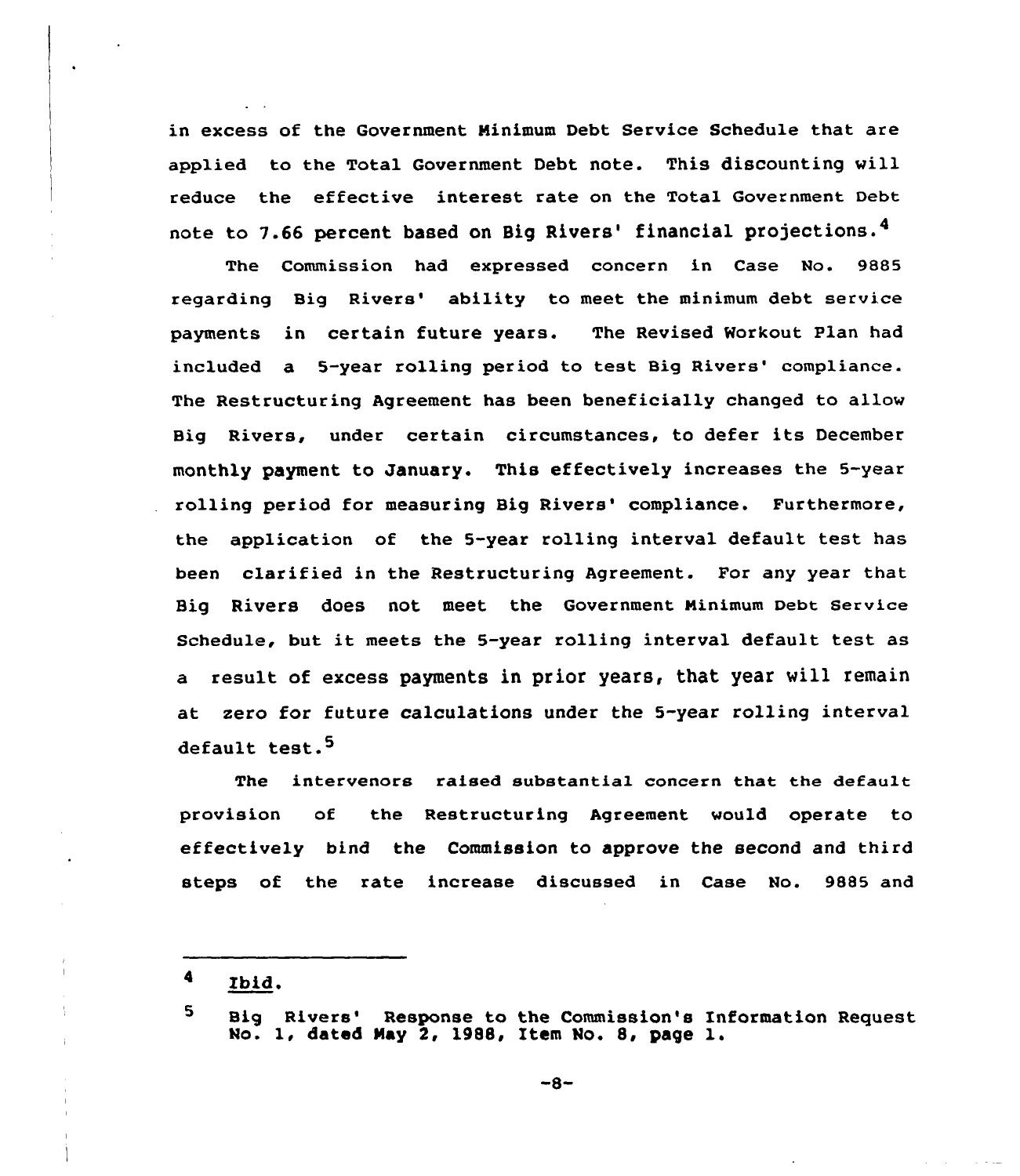contemplated by the Restructuring Agreement. NSA requested that a representative of the creditors be made available for crossexamination on the intent of the default provision. Big Rivers secured the appearance of Donald Malin, General Counsel for Manufacturers Hanover Trust Company, the principal author of the Restructuring Agreement. His testimony was not on behalf of his client or the creditors, but rather was to present his personal interpretation of the default provision. Mr. Malin testified that under Subsection 7.01(e), Big Rivers was obligated to apply to the Commission for the second and third steps of the rate increase. However, he indicated that should the Commission not grant the full amount requested, default would not occur as long as Big Rivers was able to meet the minimum debt service schedule payments.<sup>6</sup> He also said that any future review by the Commission to modify the Variable Aluminum Smelter Rate based on fairness would similarly not be an event of default because such a review was expressly provided for in the Case No. 9885 Order.<sup>7</sup>

The Commission further finds that the Restructuring Agreement incorporates a number of additional changes from the Revised Workout Plan as approved in Case No. 9885. The total effect of these changes will be a positive benefit to the ratepayers.

## Discussion

Based on the above findings of fact, the Commission further finds that the Restructuring Agreement is in substantial confor-

<sup>6</sup> Hearing Transcript, Volume III, pages 58-61.

<sup>7</sup> Ibid.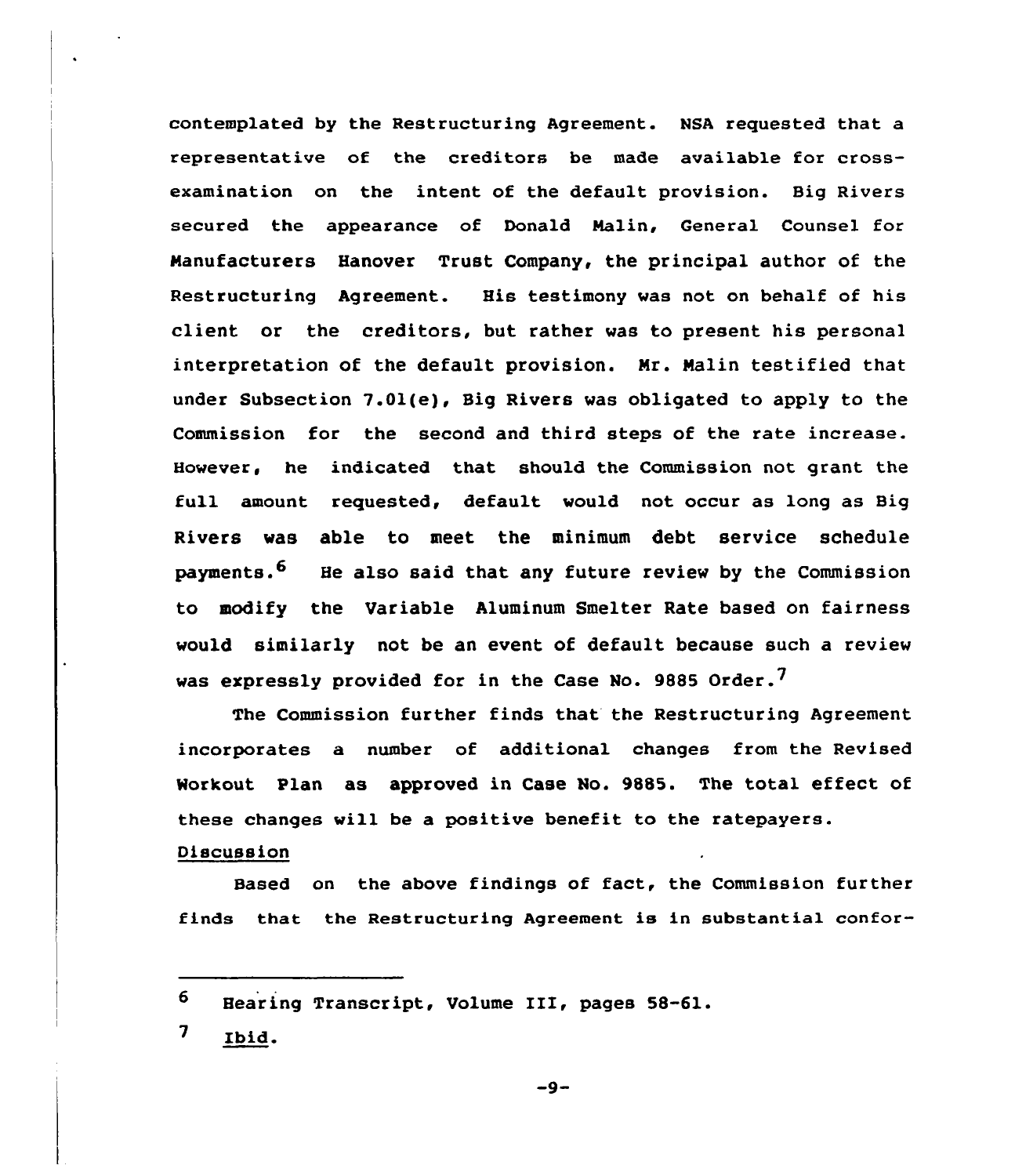mity with the Revised Morkaut Plan. Big Rivers has succeeded in obtaining additional concessions from its creditors that were not provided for in the Revised Workout Plan as approved by the Commission in Case No. 9885. These concessions will be of benefit to Big Rivers and its ratepayers.

As a result of the Commission's decision in Case No. 9885 to approve the Revised Workout Plan with modifications, to establish the variable rate for the aluminum smelters, and to authorize a rate increase for the other customers, Big Rivers has been able to start down the road to financial recovery and stability. The Department of Justice has withdrawn its foreclosure litigation and Big Rivers' full efforts can now properly be directed to operating its system. The Commission is optimistic that the calm and stability that has been restored to Western Kentucky will further enhance Big Rivers' abilities to market power. The Restructuring Agreement and the long-term financial solution that it provides to Big Rivers are essential to Big Rivers' continued ability to provide reliable and adequate service and are, therefore, in the best interests of both Big Rivers and its ratepayers.

The Revised Morkaut Plan, as approved by the Commission in Case No. 9885, contemplated that Big Rivers would issue the indebtedness now provided for in the Restructuring Agreement. Big Rivers' issuance to the Banks of the indebtedness set forth in the pending application is a necessary and integral step to implement the Restructuring Agreement. The Commission, therefore, finds that the Restructuring Agreement and evidences of indebtedness to the Banks are for a lawful object within the corporate purpose of

 $-10-$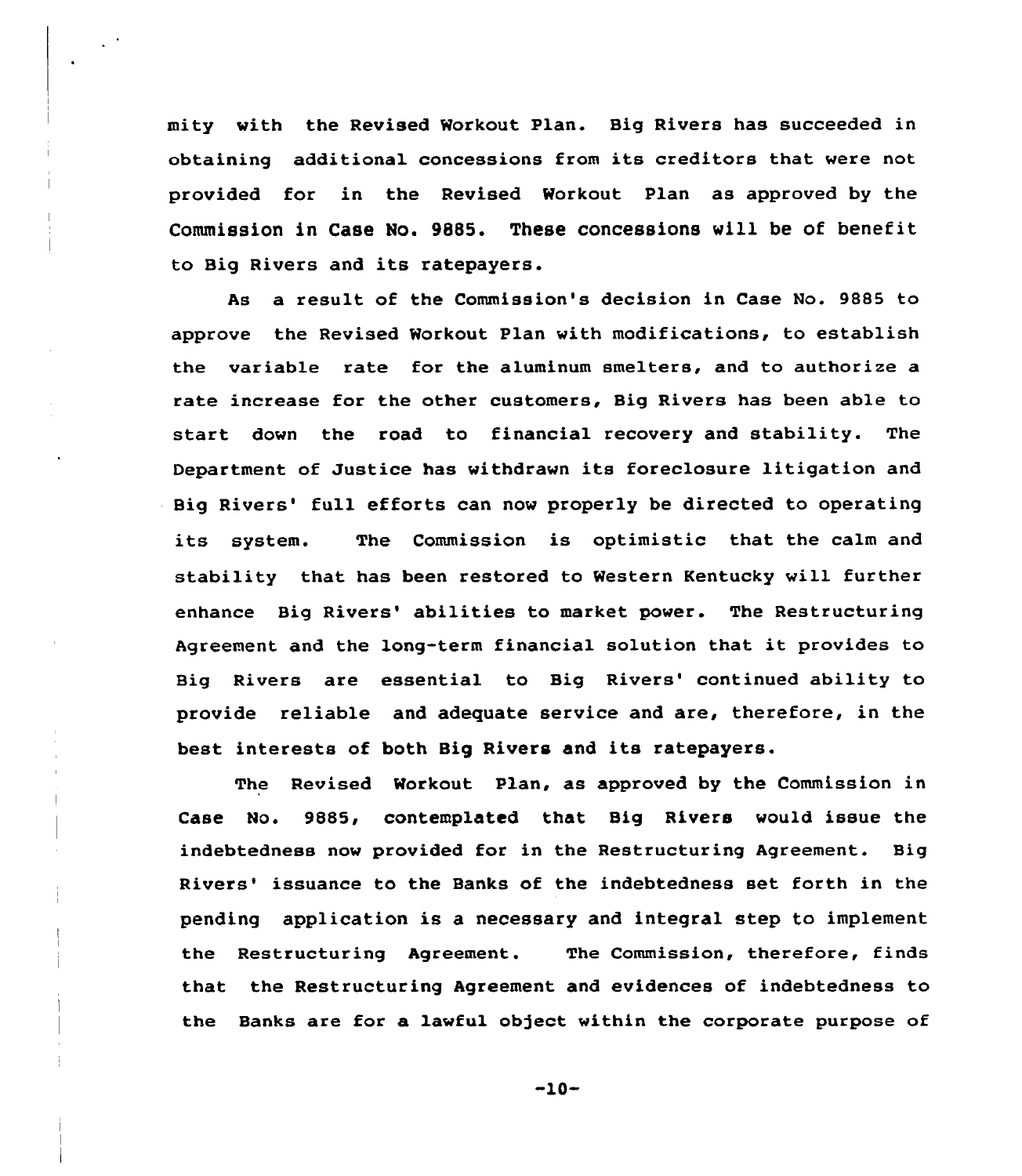Big Rivers' utility operations, are necessary and appropriate for and consistent with the proper performance of its service to the public and will not impair its ability to perform that service, and are reasonably necessary and appropriate for such purpose and should, therefore, be approved.

IT IS THEREFORE ORDERED that:

 $\ddot{\phantom{a}}$ 

1. Big Rivers' application for approval of a Debt Restructuring Agreement and the issuance of evidences of indebtedness to the Banks be and they hereby are approved.

2. NSA's petition for rehearing be and it hereby is denied.

3. NSA's motions to file documents and materials be and they hereby are granted to the extent provided for in this Order.

4. Big Rivers is authorized to execute and to deliver to the Banks the Restructuring Agreement and the A, 8, and <sup>C</sup> promissory notes as described therein, in subsections 3.03, 3.06(b), and 3.07, and to secure such evidences of indebtedness by execution and delivery of the Restated Mortgage and Security Agreement among Big Rivers, REA and the Banks, dated as of March 30, 1988, and filed as Exhibit F to the Restructuring Agreement.

5. Big Rivers is authorized to execute and deliver the Escrow Agreement, dated as of March 30, 1988, among the Banks, Big Rivers and Citizens Fidelity Bank & Trust Company, filed as Exhibit E to the Restructuring Agreement.

6. Any proceeds of the evidences of indebtedness authorized herein shall be used only for the lawful purposes as provided for in Big Rivers' application.

 $-11-$